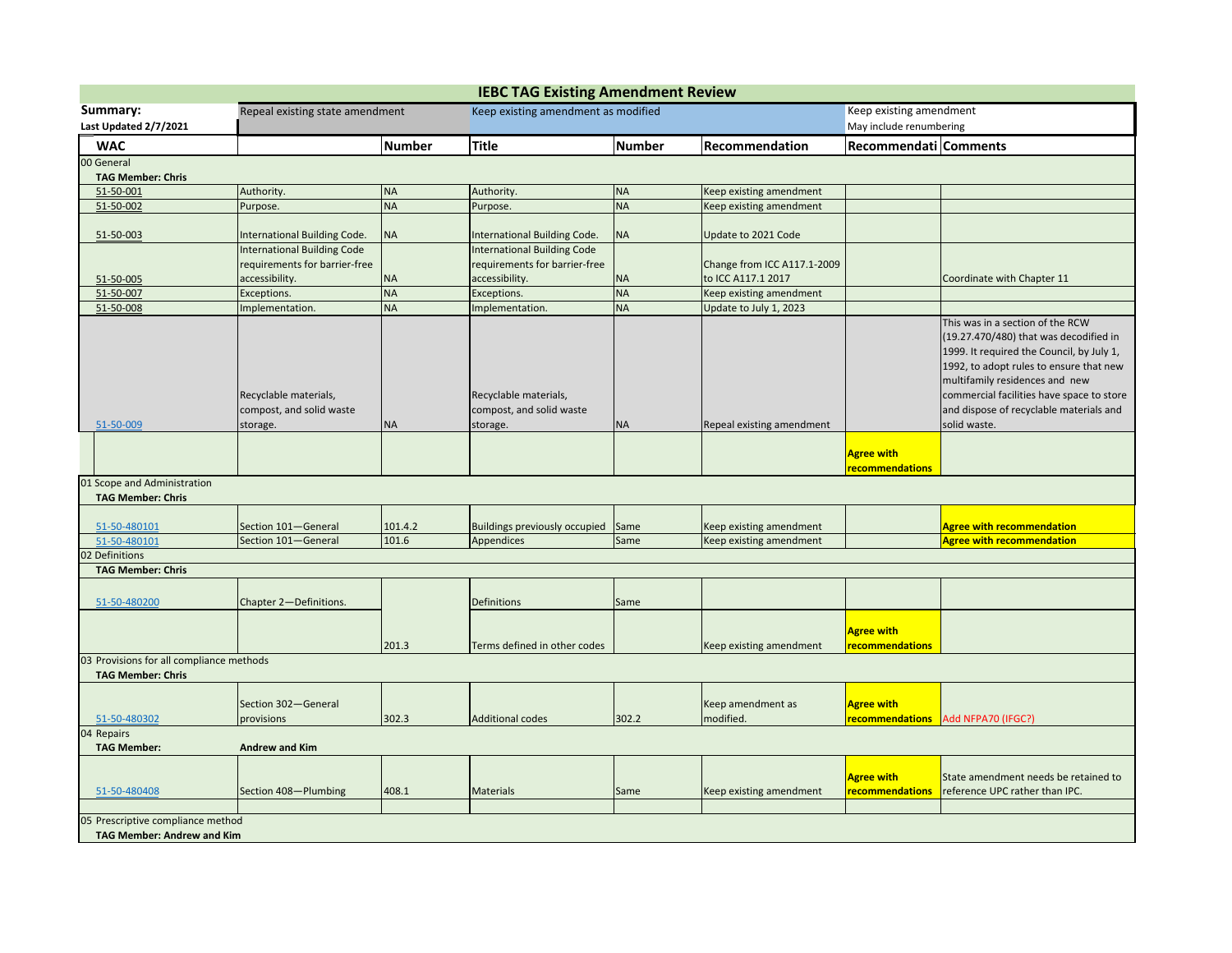|                                     | Section 506-Change of        |         |                                     |          |                            | <b>Agree with</b>      | State amendment needs be retained to        |
|-------------------------------------|------------------------------|---------|-------------------------------------|----------|----------------------------|------------------------|---------------------------------------------|
| 51-50-480506                        | Occupancy                    | 506.1.1 | Change in the character of use Same |          | Keep existing amendment    | <b>recommendations</b> | reference UPC rather than IPC.              |
| 07 Alterations - Level 1            |                              |         |                                     |          |                            |                        |                                             |
| <b>TAG Member: Andrew and Kim</b>   |                              |         |                                     |          |                            |                        |                                             |
|                                     |                              |         |                                     |          |                            |                        |                                             |
|                                     | Section 702-Building         |         |                                     |          |                            | <b>Agree with</b>      | State amendment needs be retained to        |
| 51-50-480702                        | elements and materials       | 702.6   | Materials and methods               | 702.7    | Keep existing amendment    | recommendations        | reference UPC rather than IPC.              |
|                                     |                              |         |                                     |          |                            |                        |                                             |
|                                     | Section 708-Energy           |         |                                     |          |                            | <b>Agree with</b>      |                                             |
| 51-50-480708                        | conservation                 | 708.1   | Minimum requirements                | Same     | Keep existing amendment    | recommendations        |                                             |
| 08 Alterations - Level 2            |                              |         |                                     |          |                            |                        |                                             |
| <b>TAG Member: Andrew and Kim</b>   |                              |         |                                     |          |                            |                        |                                             |
| 51-50-480809                        | Section 809-Plumbing         | 809.1   | Minimum fixtures                    | Repealed | Amendment not needed       |                        | Model code section is repealed              |
| 51-50-480811                        | <b>Energy conservation</b>   | 811.1   | Minimum requirements                | 809.1    | Keep existing amendment    |                        | Change the WAC section                      |
|                                     |                              |         |                                     |          |                            |                        |                                             |
|                                     |                              |         |                                     |          |                            | <b>Agree with</b>      |                                             |
|                                     |                              |         |                                     |          |                            | recommendations        |                                             |
| 09 Alterations - Level 3            |                              |         |                                     |          |                            |                        |                                             |
| <b>TAG Member: Andrew and Kim</b>   |                              |         |                                     |          |                            |                        |                                             |
|                                     |                              |         |                                     |          |                            |                        |                                             |
|                                     |                              |         |                                     |          |                            | <b>Agree with</b>      |                                             |
| 51-50-480908                        | <b>Energy conservation</b>   | 908.1   | Minimum requirements                | 907.1    | Keep existing amendment    | recommendations        |                                             |
| 10 Change of occupancy              |                              |         |                                     |          |                            |                        |                                             |
| <b>TAG Member: Andrew and Kim</b>   |                              |         |                                     |          |                            |                        |                                             |
|                                     |                              |         |                                     |          |                            |                        | Model code language is modified; modify     |
|                                     | Section 1002-Special use and |         | Compliance with the building        |          |                            |                        | existing amendment to align with the        |
| 51-50-481002                        | occupancy                    | 1002.1  | code                                | Same     | Keep amendment as modified |                        | changes in the model code                   |
|                                     |                              |         |                                     |          |                            |                        | New exception is added to the model         |
|                                     |                              |         |                                     |          |                            |                        | code; the referenced IPC must be            |
| 51-50-481009                        | Section 1009-Plumbing        | 1009.1  | <b>Increased demand</b>             | Same     | Keep amendment as modified |                        | replaced with the UPC.                      |
|                                     |                              | 1009.2  | Food-handling occupancies           | Same     | Keep existing amendment    |                        |                                             |
|                                     |                              | 1009.3  | Interceptor required                | Same     | Keep existing amendment    |                        |                                             |
|                                     |                              | 1009.5  | Group I-2                           | Same     | Keep existing amendment    |                        |                                             |
|                                     |                              |         |                                     |          |                            |                        |                                             |
|                                     |                              |         |                                     |          |                            | <b>Agree with</b>      |                                             |
|                                     |                              |         |                                     |          |                            | recommendations        |                                             |
| 11 Additions                        |                              |         |                                     |          |                            |                        |                                             |
| <b>TAG Member: Andrew and Kim</b>   |                              |         |                                     |          |                            |                        |                                             |
|                                     |                              |         |                                     |          |                            |                        |                                             |
|                                     | Section 1101-Change of       |         |                                     |          |                            | <b>Agree with</b>      |                                             |
| 51-50-481101                        | occupancy classification     | 1101.1  | Scope                               | Same     | Keep existing amendment    | recommendations        |                                             |
| 2 Historic buildings                |                              |         |                                     |          |                            |                        |                                             |
| <b>TAG Member: Corey and Andrea</b> |                              |         |                                     |          |                            |                        |                                             |
|                                     | Section 1201-Historic        |         |                                     |          |                            |                        | Modify the first and last sentence to align |
| 51-50-481201                        | buildings-General            | 1201.1  | Scope                               | Same     | Keep existing amendment    |                        | with the model code language                |
| 51-50-481203                        | Section 1203 Fire safety     | 1203.9  | <b>Stairway railings</b>            | Same     | Keep existing amendment    |                        |                                             |
|                                     |                              |         |                                     |          |                            |                        |                                             |
|                                     |                              |         |                                     |          |                            | <b>Agree with</b>      |                                             |
|                                     |                              |         |                                     |          |                            | recommendations        |                                             |
|                                     |                              |         |                                     |          |                            |                        | Research why WAC 51-50-481301 is            |
|                                     |                              |         |                                     |          |                            |                        | Chapter 13 while in the IEBC relocated      |
| 14 Relocated or moved buildings     | buildings are in Chapter 14  |         |                                     |          |                            |                        |                                             |